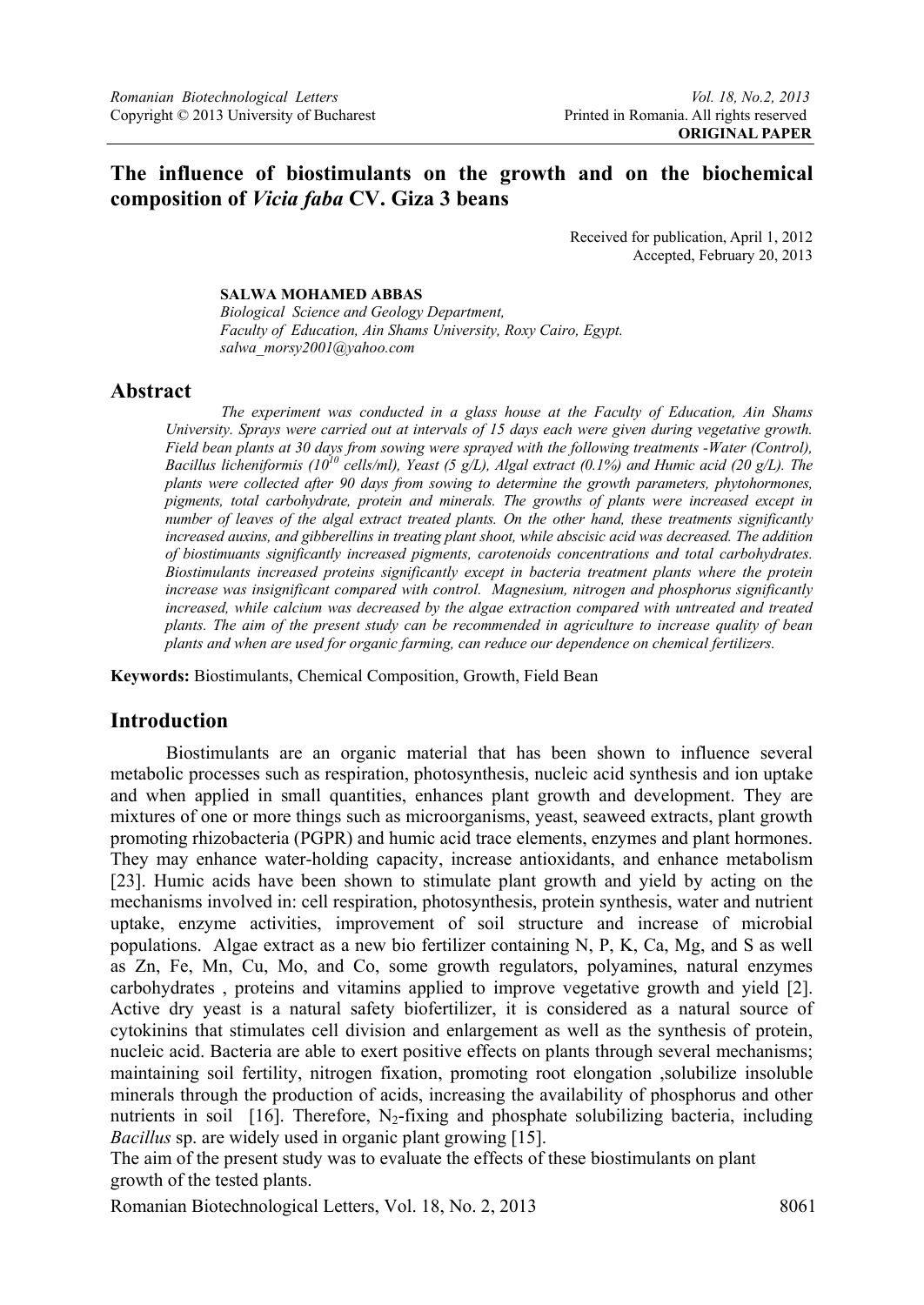# **Materials and Methods**

The bean plants (*Vicia faba* CV. Giza 3 modified) is a class hybridization breeder, bear shoot disease [spotting brown and rust. Largesse grown in the provinces of Lower Egypt. Flora strong growth medium branching . Seeds of field bean plants (*Vicia faba* CV. Giza 3 modified) were sown during the growth season in pots containing 3.5 kg of homogeneous loamy clay soil. The pots for each treatment were replicated . Field bean plants at 30 days from sowing were sprayed with biostimulant treatments and Seedlings inoculated with *Bacillus licheniformis* (10<sup>10</sup> cells/ml). All of the treatments used to be in liquid form (100 ml was applied using distilled water). The pots were irrigated with the water holding capacity of the soil (80%). The bacterial strains (*Bacillus licheniformis)* were grown in the appropriate medium [21], incubated at 28°C for 5 days, and diluted to a final concentration of  $(10^{10}$ cells/ml) in sterile distilled water. Seedlings inoculated with *Bacillus licheniformis*  $(10^{10}$ cells/ml) was done twice, at after 15 days of planting and after 30 days of planting. Active dry yeast was dissolved in water followed by adding sucrose at ratio 1:1 and kept overnight to activate and sprayed on the plants. The chemical composition of bread yeast is presented in Table 1 by means of Nagodawithana [18].

Algae extract (oligo-x) was obtained from (Arabian group for agricultural service) company having the following composition: oligosaccharide (3%), algnic acid (5%), natural growth regulators (cytokinine, 0.001% ; indole acetic acid, 0.0002% and pepsin, 0.02%) and minerals (potassium oxide, 12% ; phosphorus oxide, 0.5% ; N, 1% ; Zn, 0.3% ; Fe, 0.2% and Mn, 0.1%). Humic acid, (Hammer, Arabian Group for Agriculture Service AGAS Company). Hammer composition (humate potassium 86% and potassium oxide 6%). At 90 days from sowing, the 10 plant samples for each triplicate were collected to determine the growth parameters and phytohormones, photosynthetic pigments, total carbohydrate content, total protein and mineral contents

| Lipids $4\%$      | Approximate composition of<br>vitamins $(mg/g)$ : | Approximate composition of minerals $(mg/g)$ : |         |           |           |           |  |
|-------------------|---------------------------------------------------|------------------------------------------------|---------|-----------|-----------|-----------|--|
| Protein 47%       | Thiamine6-100                                     | Biotin 1.3                                     | Na 0.12 | Cu 8.00   | K 21.00   | Ni 3.00   |  |
| Carbohydrates 33% | Riboflavin35-50                                   | Cholin 4000                                    | Ca 0.75 | Se 0.10   | P 13.50   | $Mo$ 0.40 |  |
| Minerals8%        | Niacin300-500                                     | Folic acid 5-13                                | Fe 0.02 | $Mn$ 0.02 | S 3.90    | $Li$ 0.17 |  |
|                   | Pyridoxine 28                                     | Vit-B12 0.001                                  | Mg 1.65 | $Cr$ 2.20 | $Zn$ 0.17 | Si 0.03   |  |
|                   | Pantothenate 70                                   |                                                |         |           |           |           |  |

**Table 1.** Chemical composition of bread yeast (6)

The growth parameters of field bean plants were obtained by drying the material in oven at 80ºC to constant weight. The sample of field bean, plant shoots were taken from each treatment frozen with liquid air and stored at - 200C for estimating the endogenous hormones according to the method described by Badr et al. [18] then the samples were estimated by high performance liquid chromatography (HPLC).

A weight (0.5 g) of fresh young field bean leaves was homogenized in 85% acetone using for determination of photosynthetic pigments as a spectrophotometric method developed by Metzner et al. [17].

Total soluble carbohydrates were determined as methodical of Homme et al. [12].

The total soluble protein content in the supernatant was determined according to the method of Bradford [7,13].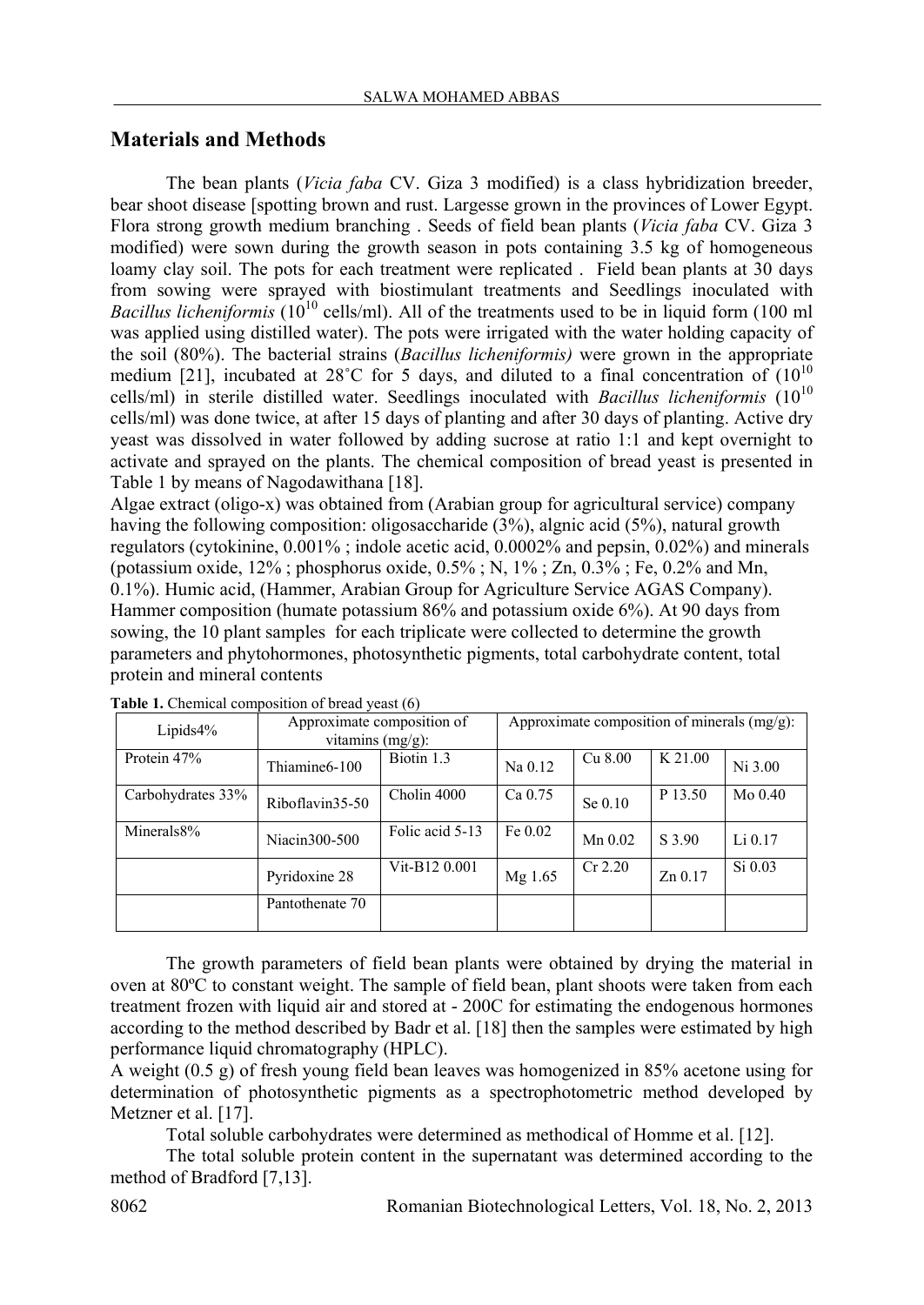Potassium, calcium, nitrogen and magnesium were determined according to Allen et al. [15]. Flame photometer was using for potassium determination, while atomic-absorption spectrophotometer was used for determination of calcium and nitrogen and magnesium determination. In addition, phosphorous was determined according to Cooper [17]. The collected data were subject to statistical analysis of variance using the normal (F) test and the means separation were compared by using Least Significant Difference (LSD) at the 5% level according to Snedecor and Cochran [23].

# **Results and Discussion**

# **Growth parameters**:

All the studied growth characters of shoots and roots of field bean plants significantly increased except in number of leaves of the algal extract treated plants comparing with control (Table 2).

The beneficial effect of humic acid on plant growth may be attributed to the promoting effects on nutrient uptake and nutritional status especially nitrogen, potassium and phosphorous necessary for plant growth [10]. In addition, it is acting as a source of plant growth hormones, carbohydrates, amino acids and vitamins. The algae extraction effects on seedlings may refer to algae extraction contains the nutrient elements and growth hormones that increased the seedling growth [2]. The incremental effect of yeast extract might attribute to the influence on metabolism and their stimulating effect on photosynthetic pigments and enzyme activity that in turn increased vegetative growth of field bean. Plant growth promoting rhizobacteria (PGPR) is able to exert a beneficial effect on plant growth due to the addition of PGPR increase germination rate, root growth, yield, and leaf area [12].

| Treatment       | Shoot<br>length<br>(Cm) | Root<br>length<br>(Cm) | <b>Stem</b><br>diameter<br>(mm) | No. of<br>leaves | Fresh<br>Weight<br>of roots<br>(g) | Dry<br>Weight<br>of roots<br>(g) | Fresh<br>Weight<br>of<br>shoots<br>(g) | Dry<br>Weight<br>of<br>shoots<br>(g) |
|-----------------|-------------------------|------------------------|---------------------------------|------------------|------------------------------------|----------------------------------|----------------------------------------|--------------------------------------|
| Control         | 41.6                    | 19.80                  | 3.58                            | 15.20            | 5.09                               | 0.38                             | 11.16                                  | 0.89                                 |
|                 | ± 1.65                  | $\pm 0.96$             | $\pm 0.41$                      | $\pm 0.65$       | $\pm 0.41$                         | $\pm 0.02$                       | $\pm 0.36$                             | $\pm 0.05$                           |
| <b>Bacillus</b> | $43.6$ **               | $33.60**$              | $4.00**$                        | $15.4**$         | $5.35**$                           | $0.49**$                         | $13.28**$                              | $1.00**$                             |
| licheniformis   | $\pm 1.42$              | $\pm 0.85$             | $\pm 0.32$                      | $\pm 0.72$       | $\pm 0.36$                         | $\pm 0.04$                       | $\pm 0.28$                             | $\pm 0.04$                           |
| Yeast           | $42.8$ **               | $26.20**$              | $4.50**$                        | $16.40**$        | $6.50**$                           | $0.63**$                         | $16.34**$                              | $1.22**$                             |
|                 | $\pm 1.31$              | $\pm 0.91$             | $\pm 0.50$                      | $\pm 0.54$       | $\pm 0.27$                         | $\pm 0.03$                       | $\pm 0.43$                             | $\pm 0.03$                           |
| Algal extract   | $42.4***$               | $25.80**$              | $4.52**$                        | $13.40**$        | 5.12                               | $0.40**$                         | $15.84**$                              | $113**$                              |
|                 | $\pm 0.96$              | $\pm 0.76$             | $\pm 0.46$                      | $\pm 0.81$       | $\pm 0.33$                         | $\pm 0.01$                       | $\pm 0.19$                             | $\pm 0.04$                           |
| Humic acid      | $45.8**$                | $30.2**$               | $3.87**$                        | $15.60**$        | $6.54**$                           | $0.52**$                         | $15.23**$                              | $1.20**$                             |
|                 | $\pm 1.58$              | $\pm 0.65$             | $\pm 0.29$                      | $\pm 0.63$       | $\pm 0.57$                         | $\pm 0.05$                       | $\pm 0.45$                             | $\pm 0.06$                           |
| L.S.D. at $5\%$ | 0.23                    | 0.74                   | 0.06                            | 0.16             | 0.11                               | 0.01                             | 0.31                                   | 0.02                                 |

**Table 2.** Effects of bacteria, yeast, algal extract and humic acid on some growth parameters of **field** *Vicia faba* **CV. Giza 3 beans** 

\*Highly significant change.

### **Endogenous phytohormones**:

 As regards the endogenous phytohormones, the obtained results showed that the different applied treatments increased the levels of endogenous indole acetic acid (IAA), and gibberellins (GA3) in treating bean plant shoots as compared to control, while abscisic acid(ABA) content was decreased Figure 1.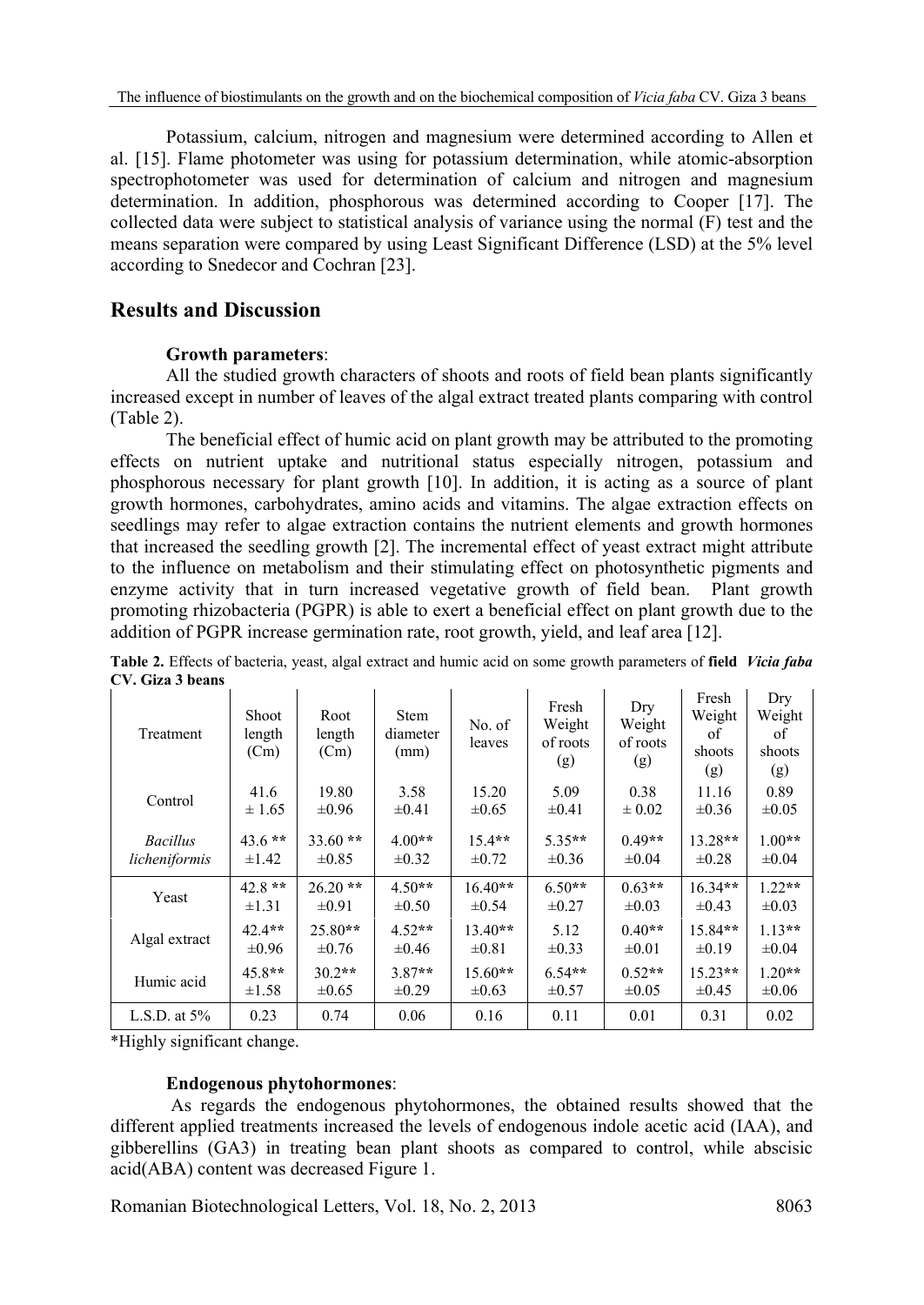Biostimulants can alter the hormonal status of a plant and exert influence over its growth. The results that were obtained may be due to the potential biostimulant effects as are hormonal in nature by providing plant hormones, enhancing hormonal activity direct supply of plant hormones [23]. Humic contain a gibberellins and auxin, provide the plant with hormones such as auxin and cytokinins and inhibit IAA- oxidase, thus prevents destruction of this plant growth hormone [10]. Plant responses to seaweed extract have been greater than when purified cytokinin was applied alone, they used as a plant growth regulator on plants [23]. Yeast treatments showed the highest values of cytokinins, IAA and GA3 of leaves [21]. Bacillus spp. have the ability to alter phytohormone levels can affect the plant's hormonal balance by the gene encoding the enzyme responsible for the synthesis of phytohormones [16]. Plant-growth-promoting effects of *Bacillus pumilus* strains are induced by its capabilities to produce gibberellins.



**Figure 1.** Effects of bacteria, yeast, algal extract and humic acid on endogenous phytohormones of field *Vicia faba* **CV. Giza 3 beans** 

#### **Photosynthetic Pigments**:

The results in (Figure 2) indicated that addition of different biostimuants significantly increased pigment concentrations in leaves of field bean. Leaf chlorophyll content with bacteria treatment was insignificant compared with values of algae extraction treatment. The important role of biostimuants on enhancing the leaf chlorophyll might be attributed to their action on increasing the availability of water and minerals the high chlorophyll content might have resulted from enhanced plant growth [16]. Sargassum extract was effective in enhancing chlorophyll synthesis in *Zea mays* and *Phaseolus mungo* [12]. Applying yeast to field bean plants increased contents of chlorophyll a, b, and total chlorophyll [12].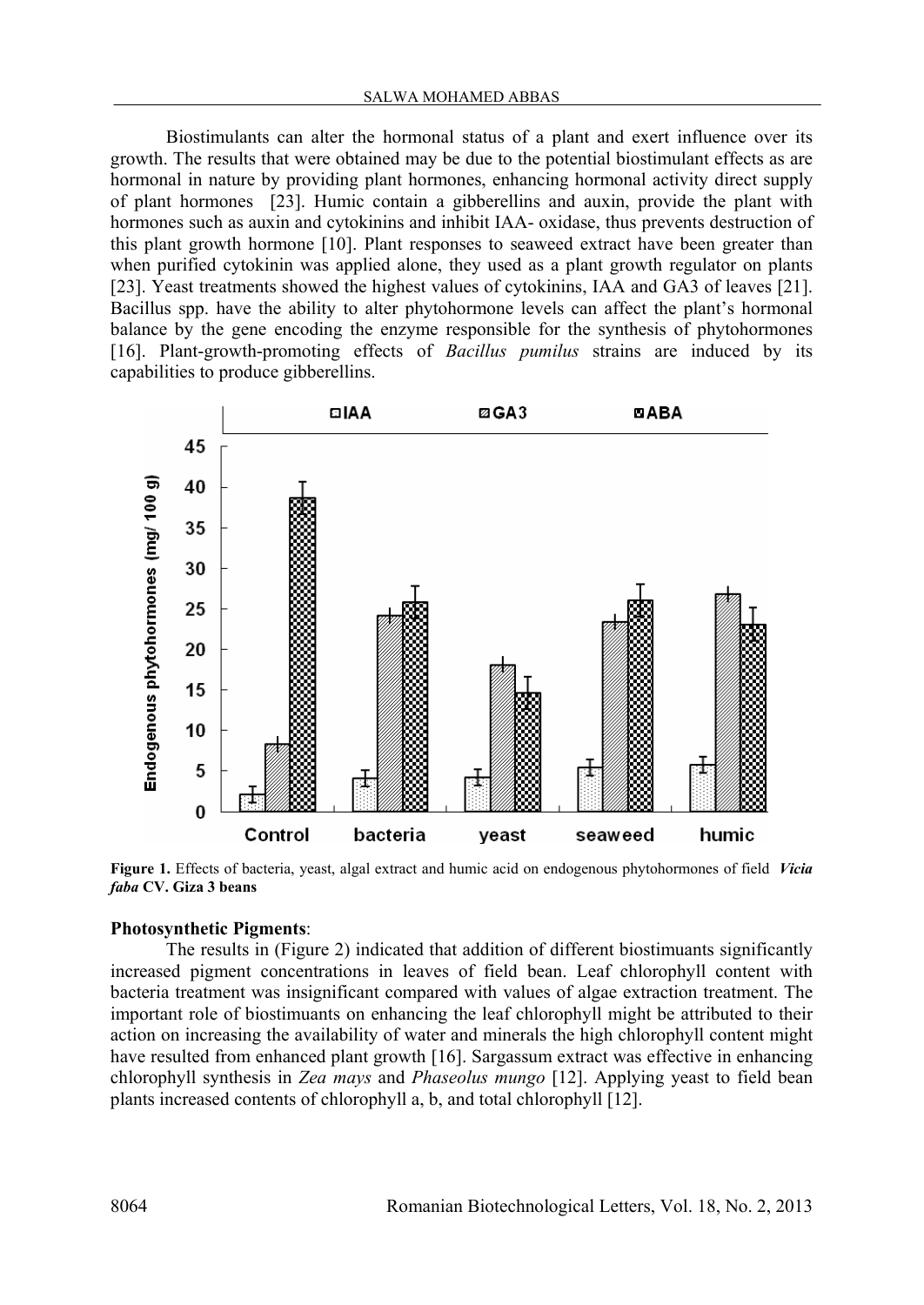

**Figure 2.** Effects of bacteria, yeast, algal extract and humic acid on photosynthetic Pigments contents of **field**  *Vicia faba* **CV. Giza 3 beans** 

#### **Total carbohydrates**:

The results in (Figure 3) showed clearly that all treatments caused significant increase in total carbohydrate contents as compared with control. The best results were obtained from bacteria inoculation treatment.

The concentration of total soluble sugars and reducing sugars were increased at higher concentrations of seaweed extracts [16]. Yeast extract gave the best values of total sugar content and its beneficial effect on carbohydrate accumulation in leaves of field bean [16]. Some studies involving plant growth promoting rhizobacteria inoculation stimulated carbohydrate biosynthesis.



**Figure 3.** Effects of bacteria, yeast, algal extract and humic acid on total carbohydrates n contents of field *Vicia faba* **CV. Giza 3 beans**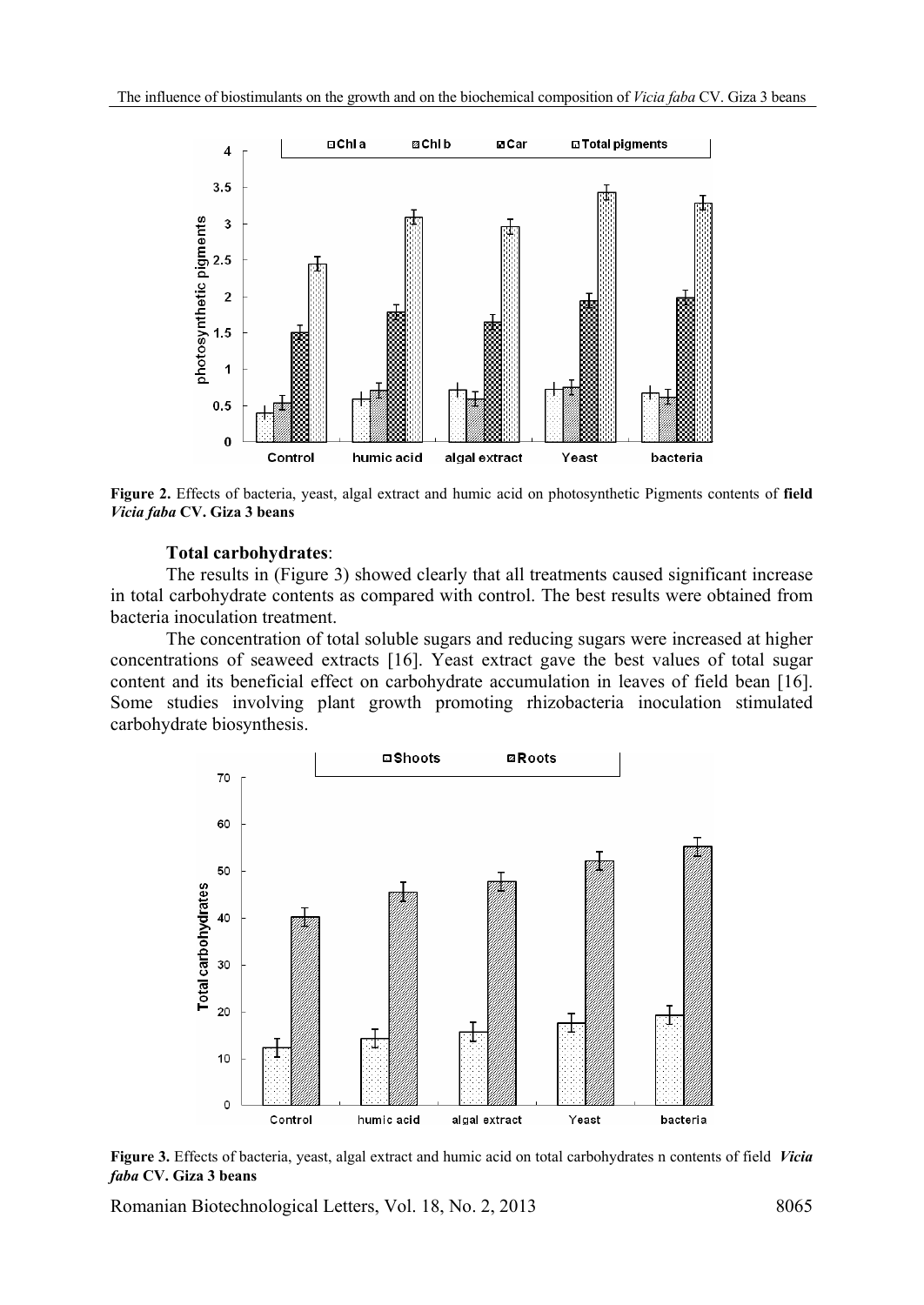#### **Total protein:**

Applications of biostimulants were significantly increased total protein concentrations expect in bacteria treatment was insignificant compared with control (Figure 4).

 The effects of humic acid on increasing some organic compounds as total free amino acids due to it is effect on increasing the uptake of nitrogen to the plant that is a precursor of amino acids [13]. The application of seaweed extract resulted in a significant increase in protein concentration; this due to by either increasing protein biosynthesis or decreasing its oxidation [2]. The increase in protein percentage and free amino acid could be attributing to the growth hormones produced by yeast or due to that yeast, application stimulate the synthesis of protein [21]. Yeast as a natural source of cytokinins-stimulates cell division and enlargement as well as the synthesis and enlargement as well as the synthesis of protein, nucleic acid [16]. The mechanisms by which PGPR promote plant growth are thought to their ability to produce plant hormones that can modulate plant growth and development by nitrogen fixation [22].



**Figure 4.** Effects of bacteria, yeast, algal extract and humic acid on total protein contents of **field** *Vicia faba* **CV. Giza 3 beans** 

### **Nutrient concentrations**:

All treatments showed partially significant differences among nutrient concentrations uptake in shoots and roots of field bean (Table 3). All studied treatments significantly increased magnesium, nitrogen and phosphorus concentration in field bean plants sample as compared with control plants. However, the highest nitrogen and phosphorus content were recorded with bacteria strain as compared with the control. On the other hand, the algae extraction treatment recorded the highest values of phosphorus. Moreover, calcium concentration decreased by the algae extraction treatment compared with untreated and treated in shoot plants. The soil applications of biostimulants have significant effects on the uptake of nitrogen in field bean as compared with the control.

8066 Romanian Biotechnological Letters, Vol. 18, No. 2, 2013 The addition of humic acid improved N and P concentrations in wheat and maize plants by lowering the soil pH value through yielding organic acid as well as increasing the activity of soil organisms and preventing nutrient ions from leaching [16]. Seaweed liquid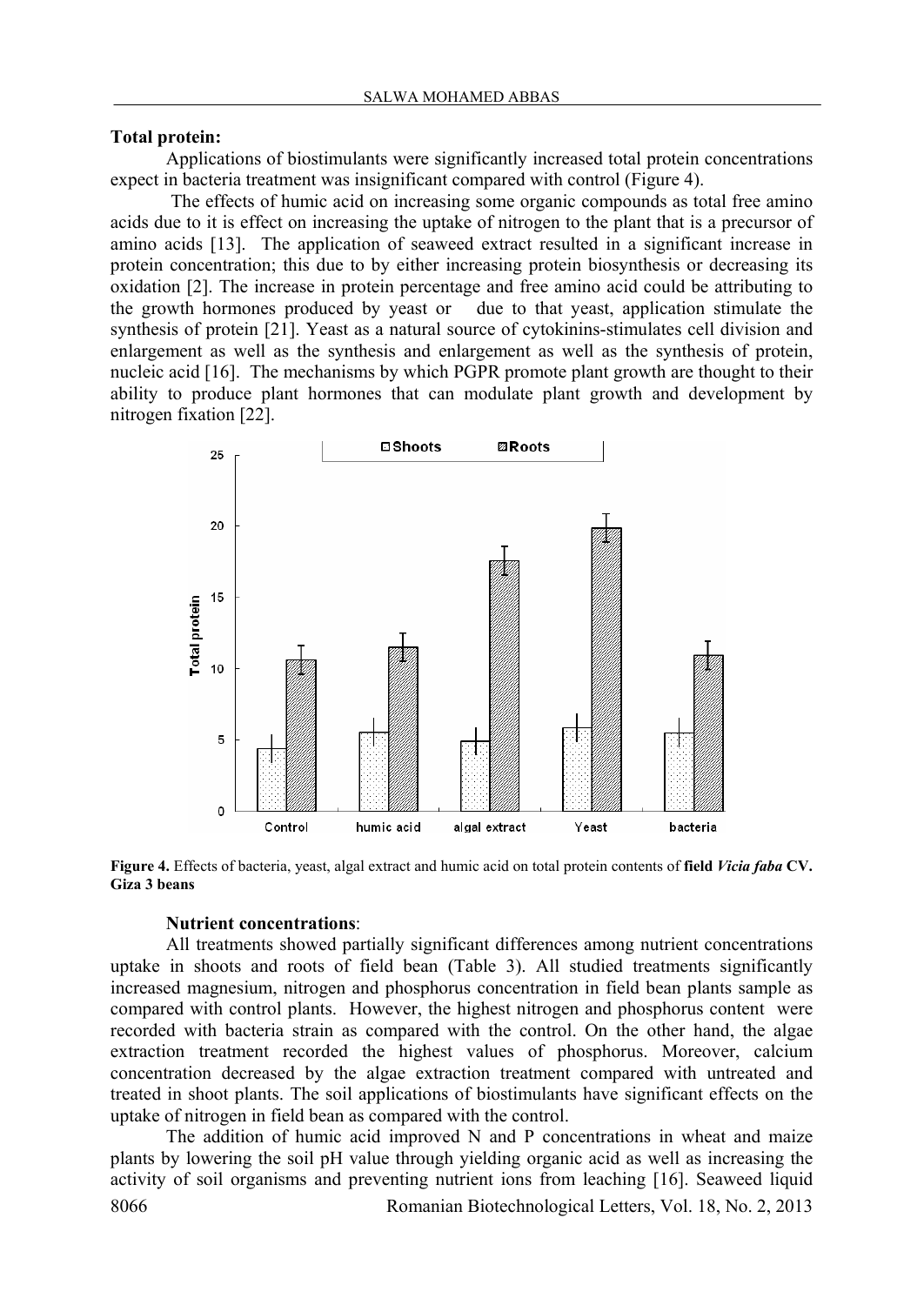fertilizers improved nutrient uptake, and are considered a good source of nutrients for the plants this liquid provide nutrients to the plant and enhance the yield of plants [23].

 Yeast extract increased NPK, content in seeds of field beans and increase in nitrogen, potassium, phosphorus and calcium contents in tomato plants [23]. These organisms also facilitate the growth of plants by improving the uptake of nutrients and production of some phytohormones and convert insoluble form of phosphorous into soluble one enhancing phosphorous availability to plants. [12].The objective of this research was to provide the potential advantages of biostimulants as organic matter on growth and development of plants.

**Table 3.** Effects of humic acid ,algal extract, yeast and bacteria on nutrient concentrations of field *Vicia faba* **CV. Giza 3 beans** 

|                             | Potassium           |                     | Nitrogen            |                     | Phosphorus          |                     | Calcium             |                     | Magnesium       |                      |
|-----------------------------|---------------------|---------------------|---------------------|---------------------|---------------------|---------------------|---------------------|---------------------|-----------------|----------------------|
| Treatm                      | $mg\%$              |                     | $mg\%$              |                     | $mg\%$              |                     | $mg\%$              |                     | $mg\%$          |                      |
| ents                        | <b>Shoots</b>       | Roots               | <b>Shoots</b>       | Roots               | <b>Shoots</b>       | Roots               | Shoots              | Roots               | <b>Shoots</b>   | Roots                |
| Control                     | 1.367<br>$\pm 0.03$ | 0.653<br>$\pm 0.04$ | 0.883<br>$\pm 0.08$ | 1.751<br>$\pm 0.07$ | 0.220<br>$\pm 0.02$ | 0.173<br>$\pm 0.07$ | 0.882<br>$\pm 0.08$ | 0.348<br>$\pm 0.06$ | 66.440<br>±1.45 | 75.190<br>$\pm 1.67$ |
| Humic<br>acid               | 1.488<br>**         | 0.790<br>**         | 1.094<br>**         | 1.700               | 0.250               | 0.195<br>**         | 1.015<br>**         | 0.420<br>**         | 67.990<br>**    | 80.740<br>**         |
|                             | $\pm 0.04$          | $\pm 0.05$          | $\pm 0.09$          | $\pm 0.08$          | $\pm 0.05$          | $\pm 0.04$          | $\pm 0.09$          | $\pm 0.04$          | $\pm 1.67$      | $\pm 1.46$           |
| Algal<br>extract            | 1.745<br>$* *$      | 1.352<br>**         | 1.241<br>$***$      | 2.898<br>$* *$      | 0.296<br>$***$      | 0.290<br>$***$      | 0.827               | 0.606<br>**         | 79.380<br>$**$  | 76.030<br>**         |
|                             | $\pm 0.02$          | $\pm 0.07$          | $\pm 0.05$          | $\pm 0.09$          | $\pm 0.04$          | $\pm 0.03$          | $\pm 0.07$          | $\pm 0.02$          | $\pm 1.56$      | ±1.24                |
| Yeast                       | 1.402<br>**         | 1.198<br>**         | 1.161<br>**         | 2.810<br>**         | 0.389<br>**         | 0.186               | 1.928<br>**         | 0.529<br>$***$      | 73.710<br>**    | 78.230<br>**         |
|                             | $\pm 0.05$          | $\pm 0.06$          | $\pm 0.04$          | $\pm 0.03$          | $\pm 0.06$          | $\pm 0.02$          | $\pm 0.06$          | $\pm 0.05$          | $\pm 1.31$      | $\pm 1.32$           |
| <b>Bacillus</b><br>lichenif | 1.508<br>$* *$      | 0.873<br>$**$       | 2.898<br>$***$      | 2.944<br>**         | 0.730<br>$* *$      | 0.394<br>$**$       | 1.873<br>**         | 0.478<br>$* *$      | 67.990<br>$**$  | 80.740<br>**         |
| ormis                       | $\pm 0.06$          | $\pm 0.07$          | $\pm 0.03$          | $\pm 0.04$          | $\pm 0.05$          | $\pm 0.05$          | $\pm 0.03$          | $\pm 0.03$          | $\pm 1.25$      | ±1.55                |
| L.S.D.<br>%5at              | 0.02                | 0.04                | 0.12                | 0.09                | 0.03                | 0.01                | 0.08                | 0.01                | 0.77            | 0.37                 |

\*\* Highly significant change

# **Conclusion**

From the above mentioned results it can be concluded that, the application of the biostimulants in small quantities has been effected on several metabolic processes, enhances plant growth and development via the increasing of photosynthesis, endogenous hormones, ion uptake, and protein synthesis as well as with relatively higher ability for increasing available micronutrients in the soil.The The beneficial effect and advantages of such products (Bacillus, Yeast, algal extract and humic acids) as organic matter due to their uses for production organic farming , decreased the using and dependence on chemical fertilizers as well as on growth and development of field bean plants .

# **References**

- 1. ABD EL-MIGEED, B. EL-SAYED, H. S. A. HASSAN, Growth enhancement of olive transplants by broken cells of fresh green algae as soil application. J. Minufia Agric. Res., 29(3), 723-737, (2004).
- 2. E. A. A. ABD EL-MONIEM, S. E. ABD-ALLAH, Effect of green algae cells extract as foliar spray on vegetative growth, yield and berries quality of superior grapevines. J. Amer. Eur.Agric. and Environ. Sci., 4 (4), 427-433, (2008).
- 3. T. AKINCI S, G. BUYUKKESKIN, A. EROGLU, B. F. ERDOGAN, The effect of humic acid on nutrient composition in broad bean (Vicia faba, L.) roots. Notulae Sci. Biol., 1(1),1-8,(2009).
- 4. S. G. ALLEN, H. M. GRIMSHAZ, J. A. PARKINSON, C. QUARMBY, "Chemical analysis of Ecological Materials". Blackwell Scientific Publishing, Oxford. (1974).